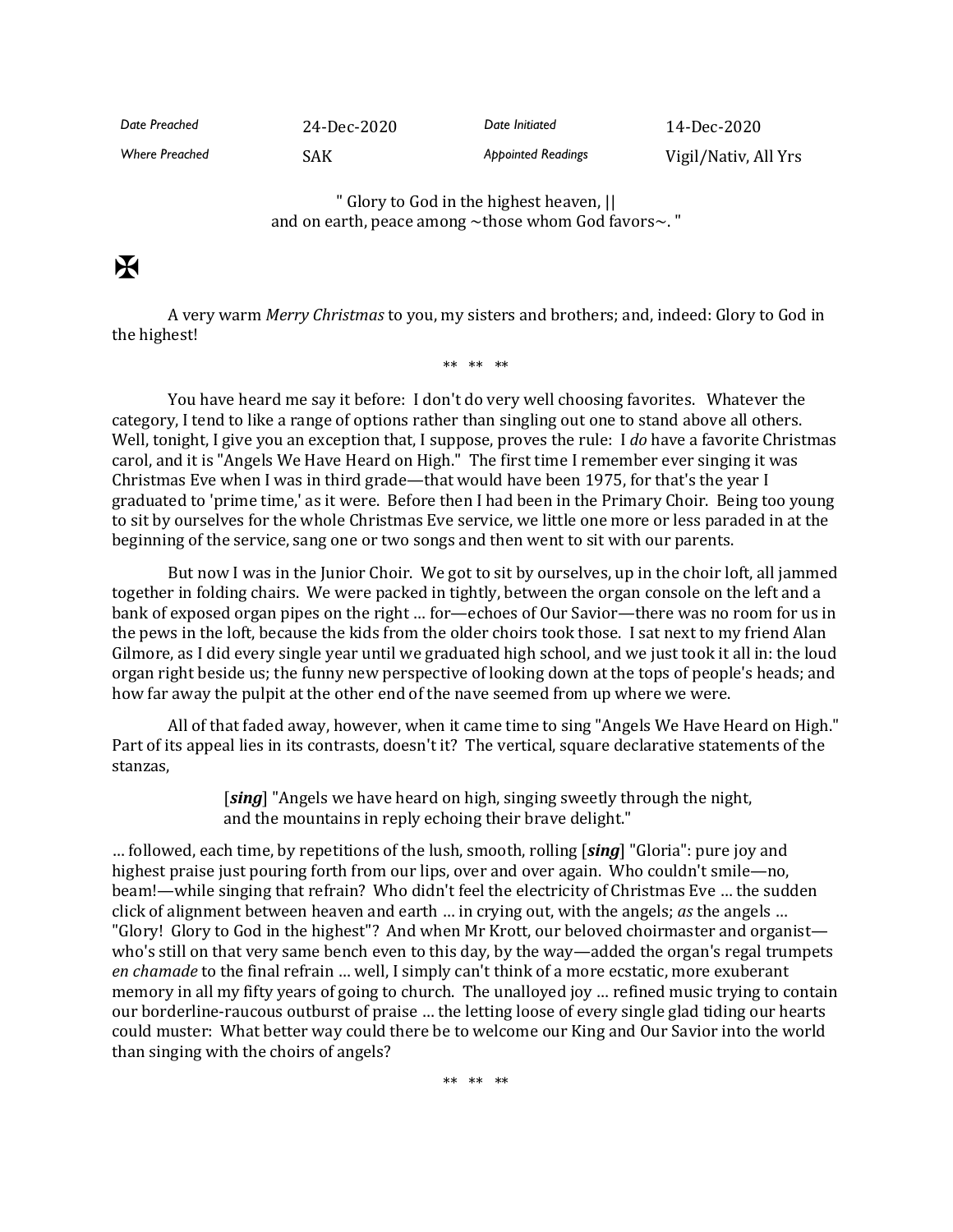"Angels We Have Heard on Hight" depicts, in song, a unique moment on the Gospels: the one and only appearance of heavenly host. Angels appear in all four gospels, but usually solo and also usually only to one person. At the apex of tonight's Gospel reading—the *Gloria in excelsis* (though Luke wrote in Greek, not Latin)—the entire army of angels in heaven breaks forth into song, once and for all. For Luke, it is a moment of sublime transcendence: a brief but … well … *glorious* glimpse of all heaven thronging to proclaim the Incarnation: God's taking human form so that all humanity might finally know God and be saved. If ever there was a time for the skies to swarm with endless angels, this is it!

\*\* \*\* \*\*

But at least equally significant is who *hears* this ethereal choir's eternal *Gloria*. For it is not the powerful or privileged … not the few who hold the levers of power or even the crowds who fill the cities and towns … who hear God's messengers' exquisite, unparalleled song of praise. No, it is the lowliest of the low, the shepherds. Unknown to those who dwell in imperial palaces … and outof-sight, out-of-mind for those with even the most modest roof over their heads … the shepherds live lives that are bound up in the sheep whose care constituted their whole existence. They are more dispensable than the valuable animals they tend; their lifestyles more ovine than human. They live rough: in cold, dark, windy fields and dank, damp caves. They wander from hill to hill, always looking for more grass and clover for the sheep to eat. Because sheep are vulnerable, defenseless animals who can't be left alone overnight, the shepherds must stay with them 24-7. Somewhat like the cowboys of the American West, they have only one another for human company and sleep with one eye open, always watching for predators, thieves, stragglers and strays. It is a barely human existence: one that none aspires to, but many benefit from.

And yet … it is to the shepherds—the poorest and lowliest in Judea—that God parts the curtains of heaven and sets the skies resounding. The proclamation of Jesus' birth, like everything else in His life, runs entirely counter to our earthly norms. God bypasses all worldly pomp and splendor and announces the arrival of God Incarnate to a smelly, dirty band of wanderers who live in squalor and misery. Uneducated, the shepherds can't think great thoughts or write theological position papers. Destitute, they certainly cannot pledge to God's cause. Alone and outcast, they have zero power and little opportunity to turn many minds in Jesus' direction. No, God chooses the shepherds *not* because of their gifts or accomplishments—what they have or can do—but, rather, because of their *pain and privation*. It is the shepherds who see the heavens suddenly explode in supernal light … and hear angel choirs burst into the *Gloria* to end all *Gloria*s … because God knows their very *nothing-ness* uniquely positions them to grasp the *everything-ness* of Christ.

\*\* \*\* \*\*

In truth, 2020 has been a pretty shepherd-y year for us all, hasn't it? We've all been made virtual outcasts by a virus that wrapped its fingers around our normal patterns of living and wouldn't let go; by waves of protest and violence and mutual disregard that took by surprise people from across the political spectrum; by a level of vitriol and animus in our electoral politics without precedent in living memory. Millions in this country alone have been plunged—or plunged even more deeply—into unemployment, hunger, homelessness, physical or emotional disease on account of a disease none us had heard of a year ago. We've been largely confined to life within our own little flocks, suddenly unable to interact with others—even to attend worship—as we used to take for granted. Perhaps few of us are bodily hungry, but all of us are spiritually starved of the Body and Blood of Christ that sustains us.

But *this* night … this *holy* night … this night that marks the rebirth of the world: Listen! What do we hear out there on the frigid, dark hillside? "Do not be afraid." Wandering the desolate